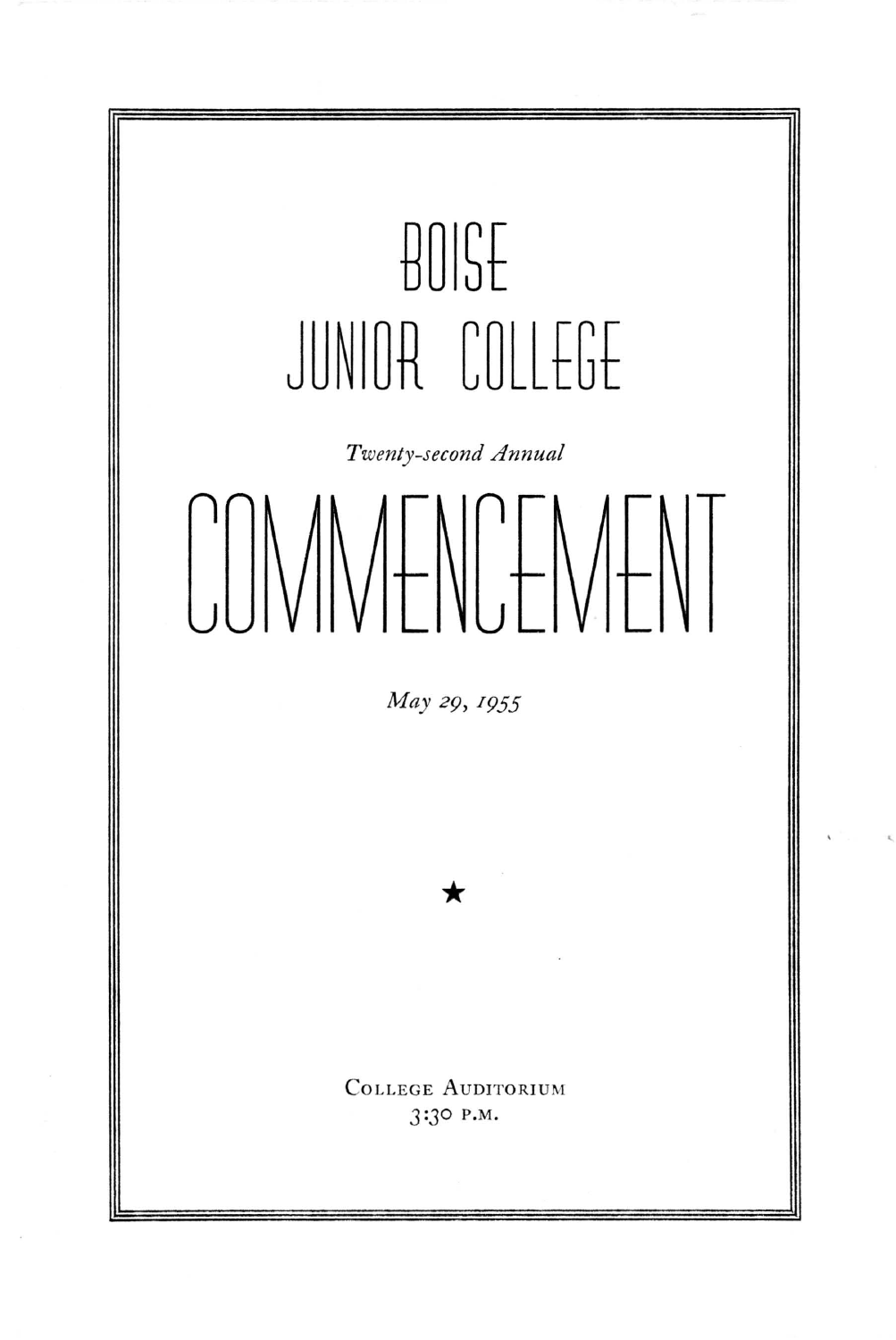## $\ldots$  PROGRAM...

## Twenty-second Annual Commencement

Processional-Pomp and Circumstance . . . . . ELGAR C. GRIFFITH BRATT AT THE CUNNINGHAM MEMORIAL PIPE ORGAN

Hymn-How Firm a Foundation . WADE's Cantus Diversi AUDIENCE AND BOISE JUNIOR COLLEGE A CAPPELLA CHOIR

How firm a foundation, ye saints of the Lord, Is laid for your faith in His Excellent Word! What more can He say than to you He hath said, You who unto Jesus for refuge have fled, You who unto Jesus for refuge have fled?

Fear not, I am with thee; O be not dismayed! I, I am thy God, and will still give thee aid; I'll stregthen thee, help thee, and cause thee to stand, Upheld by my righteous, omnipotent hand, Upheld by my righteous, omnipotent hand.

Invocation and Scripture Reading . . . . . . . THE REV. MARCUS E. LINDSAY, D.D. First Presbyterian Church

Grant Us to Do with Zeal . . . . . . . . J. S. BACH

Praise to the Lord....... F. M. CHRISTIANSEN BOISE JUNIOR COLLEGE A CAPPELLA CHOIR C. GRIFFITH BRATT, Director

Address—"The Lengthened Shadow"...... O. MEREDITH WILSON, PH.D. President, University of Oregon Rondo from Concerto . . . . . . . W. A. MOZART (In G Major for Flute) KARLIN WILEY, SIDNEY JEAN HULTGREN, Accompanist

Review of the Year . . . . . EUGENE B. CHAFFEE President, Boise Junior College

Presentation of Diplomas . . . . . . E. D. BAIRD President, Board of Trustees

College Hymn . . . . . . . STRACHAN-WATSON AUDIENCE

Bonneville looked at the sun on the forest, Watched the dark valley grow bright with the flame, Uttered the word, to its splendor a tribute, Uttered the now unforgettable name.

#### **CHORUS**

Boise the beautiful, Boise the wonderful, Take up the word from the frontiersman's lips, Sing of the strength in the Idaho Forest, Sing of the hills where the western sun dips.

Benediction . . . . . . . . . . . . . .

Recessional-Trumpet Voluntary . . . . . PURCELL